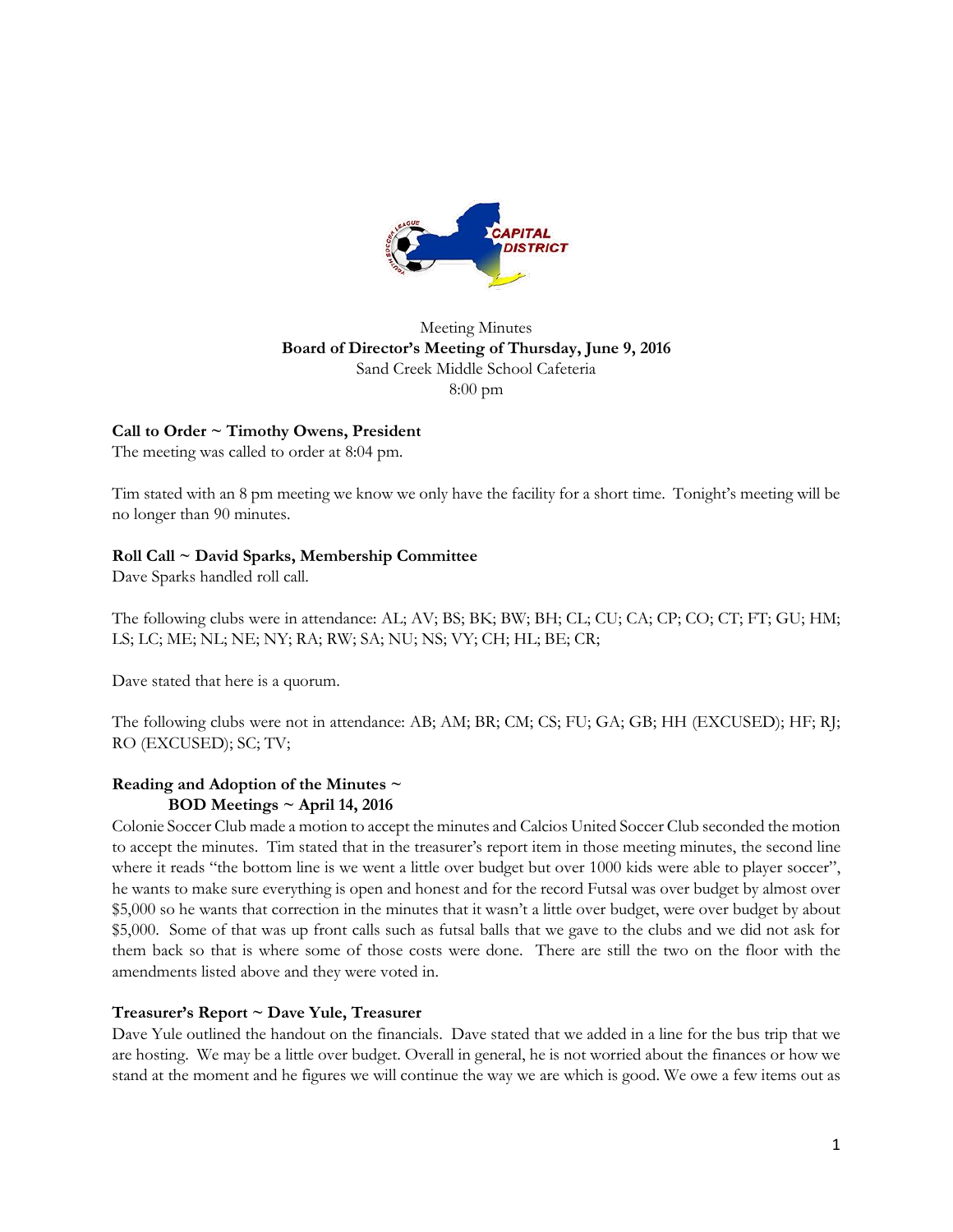we are still operating but we are in good shape. A motion was made by the Colonie Soccer Club to approve the financial report and it was seconded by the Chatham Soccer Club. A vote was taken and the motion passed. Tim stated that the bus is full and should be a good game. There are about 58 or so going to the game on July 3rd.

### **Communications ~ CDYSL Scholarship Awards**

Tim announced that tonight is our June meeting that is always a good night because we can award deserving high schoolers who have competed in our league with a much deserved scholarship. This year we changed things from year's past. We raised the bar on the scholarship criteria and asked for more information. Tim announced some of the changes from past year's.

Dave Yule stated that we received twenty scholarship applications so it was competitive this season. In past years it was two males and two females who won the scholarships regardless of how many applications we received.

Dave announced the scholarship winners who were in attendance this evening and they are: Julia Rossi, Kelsey Jessup and Ryan Davis. Dave stated that the three winners are outstanding students and athletes and they are very deserving of this award. The other winner, Corynn Dziezynski received her scholarship award the other evening as she could not be here tonight.

Dave gave out each scholarship award to the winners. Congratulations to all four students!!

#### **Comments from the Floor**

Tim stated that a few months ago he stated that he put the agenda together as it is presented in our bylaws so this section is here for the comments. Tim stated the comment he would like to make at this time is that we sent a survey out a few months ago about your fields and it was to take inventory of what fields we have in the Capital District and what sizes were out there. This also gave us the opportunity to say that these clubs responded and we could get the sandbags out to them that the league bought and most of the clubs have received that e-mail and told them that the sandbags were in the office to be picked up. Some are getting picked up this evening at this meeting. It is your money so it is something to give back to the clubs.

It was brought up that some miss the coach manager manual as it was nice to have something to refer back to. Tim stated that the guide had several inconsistencies so the rules apply and we did not want to put out a document that conflicted the rules. The rules will get updated in the future. It was stated that the website is not mobile phone friendly. Tim stated that eventually we can go back to a coach manual but we will not be printing them out. It will be up to each individual to either download the manual and/or print it out themselves.

### **Reports of Officers and Standing Committees**

#### **Standing Committee Reports:**

### **1. Rules ~ Scott Swere**

Tim reported for Scott as he is at a game and on his way. Tim stated that we are getting issues sent into the office such as the coach is not wearing a green lanyard, a parent is on the bench that is not on the roster, the referee is making all sorts of errors and aren't making the correct calls, etc. Tim stated that we need to be respectful of the referees. Everybody makes mistakes, nobody is perfect but let the referee ref the game.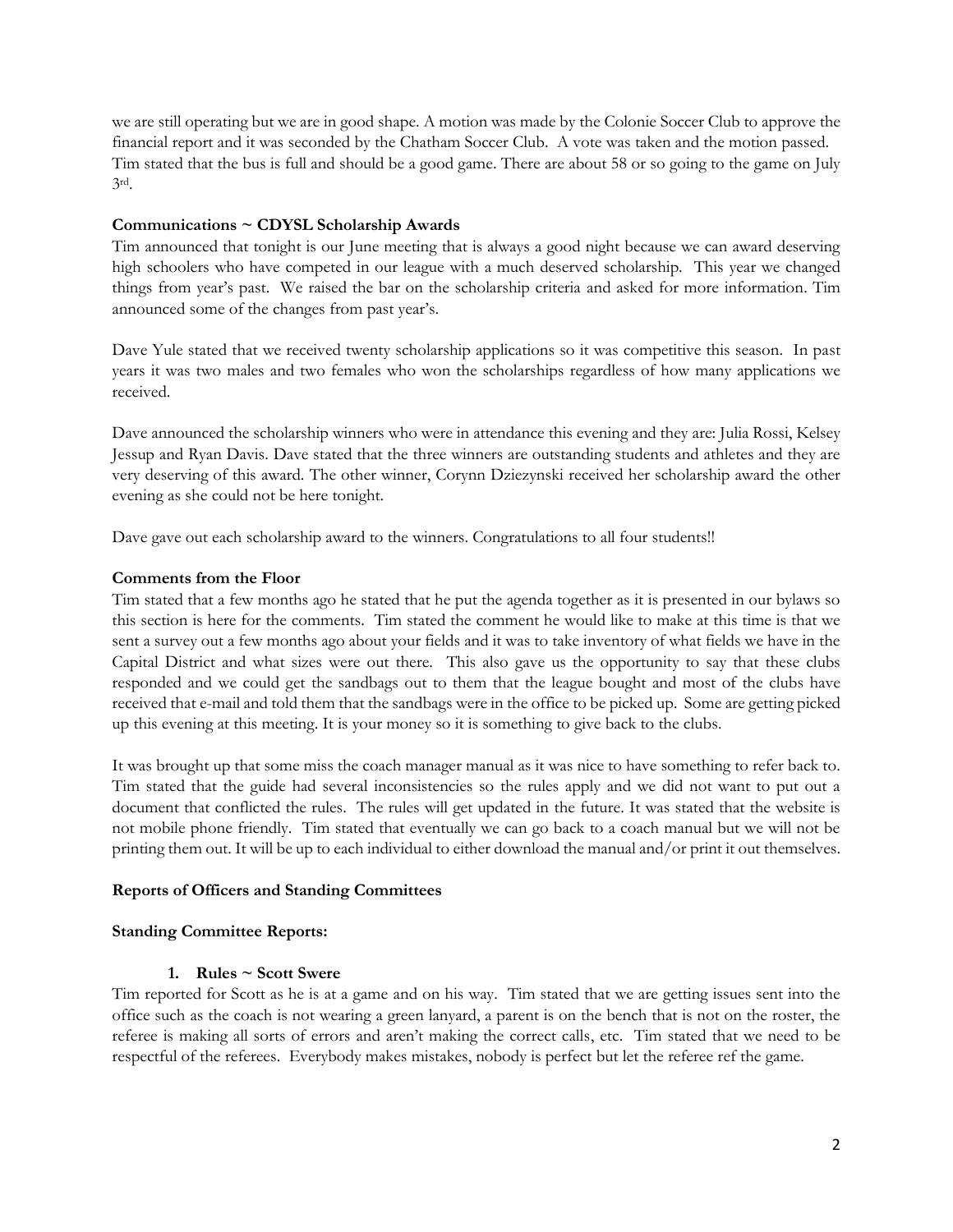Paul asks that if you think the referee is not capable of refereeing a certain age group, please let us know. If we don't know, we can't help fix or figure out the problem. The office will send it to the assignor and the Referee Association for them to check on the issues that are out there with the referees.

# **2. Registrations ~ Tammy Kishbaugh**

Tim stated that the registration count to date is over 10,000 players, both travel and recreation and recreation plus. It is on par with previous years. We do see a decline in the high school age groups. Generally, around U16-U19 are trailing off but we are keeping the numbers alive which means we have more players coming in at the younger age groups and it leads to the health of the league.

# **3. Games ~ Paul Bascomb**

Paul stated that we are getting quite a few zero tolerance issues and they seem to be parents against coaches and a couple of them are against referees. The parents are the biggest issues. Please reign your parents in. There are three zero tolerances that are currently being looked at and we are going to the fields to watch these games. It is just a game and please get your parents in control.

Kathy sent Paul the Fall Ball outlook especially with our new age matrix. The new age matrix begins in September. Dave Yule stated that maybe we can get some single age groups playing in the Fall Ball to see if we can get these teams. Paul stated that we would need to look at it for the spring league as well. The team commitment form will be updated so teams/clubs can select single age groups to see if we can put together those divisions for those interested.

Paul stated that there are teams bringing their guest passes but not the guest player rosters. Please follow the rules and bring both to the fields. They were processed in the office and given to your club registrars, so please use them.

Paul clarified the difference between guest player roster and the regular team's rosters. He explained that these are players who can play up or across on a team that is short on players. Tim Frament explained the guest player policy and how it works and how the system works. A question was asked on changing the numbers of the guest players for the teams and Tim Frament suggested that it be sent in as a rule change to the office and we will get it to the rules committee. Tim Owens read what the website stated. Tim asked Kathy to update the website to make sure it follows the document outlined in the Rules and Regulations. Tim outlines the maximum number of guest players that you can bring to the games based on the ages. Tim suggests downloading the rules as a pdf on your phone so you can always pull it up even if you don't have WIFI at the time.

Paul stated that we have about 130 games left to be played. He feels outside of the issues that were brought to our attention, we are in pretty good shape. We would like to get a little more information from the coaches when you turn in the scores on referees and such so we know that we can see where we need to improve or what is working well.

Tim stated that we have a few reports that have come in already and it continues to be mind boggling year after year at the U10 level. The games are non-result oriented and we have parents going after referees at U10. Most of these referees are young, around 15 or 16 years old. Trish will not be here for the Zero Tolerance Report but her e-mail note to Tim has stated that there has been one hearing and one of the clubs is still not forthcoming with lots of information so in her words there will be hefty fines levied against the clubs. That is the way it works.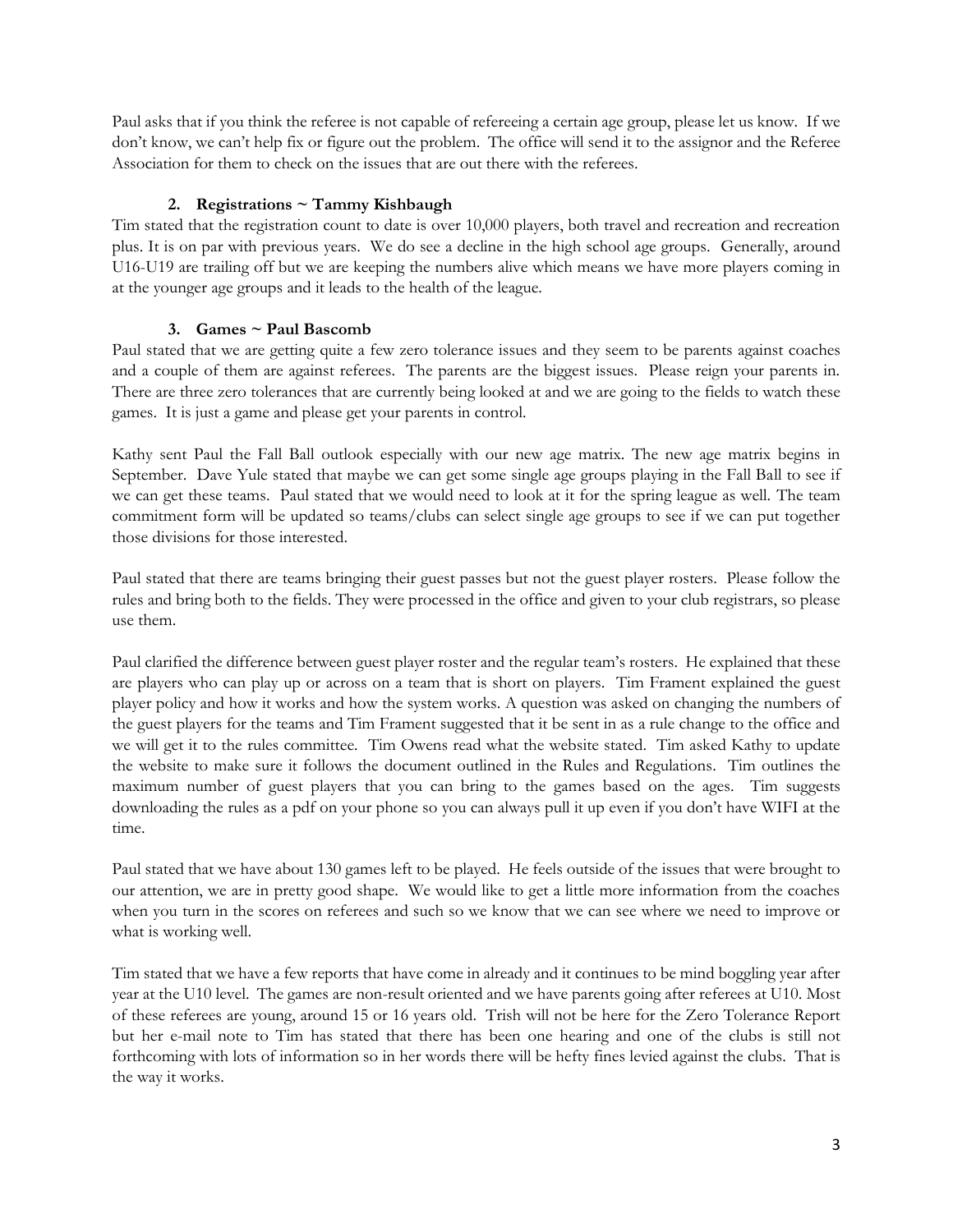It was asked who can make the parents leave and Tim stated that it is a referee. Tim stated that we also have other zero tolerance instances and only 3 or 4 are being filed at this time but we are hearing of issues out on the fields but they are not being sent into the office and they should.

# **4. Finance ~ David Sparks**

Dave stated that the committee has been busy preparing the budget for next year and it will be presented to the Executive Committee at their next meeting. It will be e-mailed out to the clubs for the AGM. It will be a very tight budget.

# **5. Executive ~ Timothy Owens**

Tim reported that the office has been diligently working on as many of your requests in a timely manner as they can possibly get to. There is a lot that goes on in the office. We have four part-time staff to do these tasks. The number of hours they are allowed to work are limited without pushing them into full time status which then translates into us looking into having to provide benefit packages. We don't know if we have the revenue to support that kind of structure. During the budget season we must consider a few things and if we have to give the level of service to provide and then we have to provide the additional hours but where does the extra revenue come from. The committee is looking at that very closely. One thing they are looking to do is possibly bring in an intern, either college student or just out of college, to help us. We are entertaining this possibility and it is a very good likelihood. The first proposal would to bring an intern in on a volunteer basis to work on our media such as our brand messaging, Facebook and Twitter and maybe into a marketing area. That is the first proposal for a volunteer intern. What if that doesn't work and we are faced to having to pay our employees more for the same number of hours that they work. We know the season goes in flow and periods of overtime. We need to watch the hours and we have to pull them back on the hours to keep the level of service we have during the full year, we have to pull the staff back a little bit and restrict their hours. Please understand when they are busy and can't get to something immediately because they are handling other tasks. Our annual operating budget is about \$350,000 and we are trying to maintain this to keep things running smoothly.

We could increase membership fees, we could increase team commitment and registration costs. These could translate into compensating either a paid intern and/or another part time employee in the office. One thing that we don't want to do is go into the tax and spend measure where we are increasing fees just for the sake of spending more money. We are trying to provide a certain service out of the office to over 50 clubs and over 10,000 players and then add in coaches and managers and they are also provided a service. Keep this in mind with some of the proposals that will come in when you receive the proposed budget and these scenarios. We are going to make those proposals.

We also have a limited number of referees so how do we get the limited number of referees to work the 2000 plus games that are looking to be played every year. Think about what the office may come up with to try to adjust to that shrinking number of referees. There was a question from the clubs on what the increases may be coming down because they are also trying to set their budgets for next season. They ask that we tell them now what you may be asking for. Tim stated that raising the membership fee is one. That fee is currently \$25 per club a year. And the team commitments may get raised too. Tim would like to see the membership fees get raised to \$100, but gradually, not all at once. It would start with a \$50 increase and then increase in future years. The team commitment for spring is currently \$110 and maybe we want to go to \$125 for ten games or keep it the same and go to an eight game season. These are things we need to consider especially when we are short on referees. They did not want to touch the registration fees at this time. It was asked if there any cost cutting measures that can be done. There were discussions on this topic. Tim Frament mentioned a few possibilities that could be changed and stated that ENYYSA is looking into a few other areas too that they are pushing that we may be able to change. They won't happen by September 1<sup>st</sup> but we do need to look at these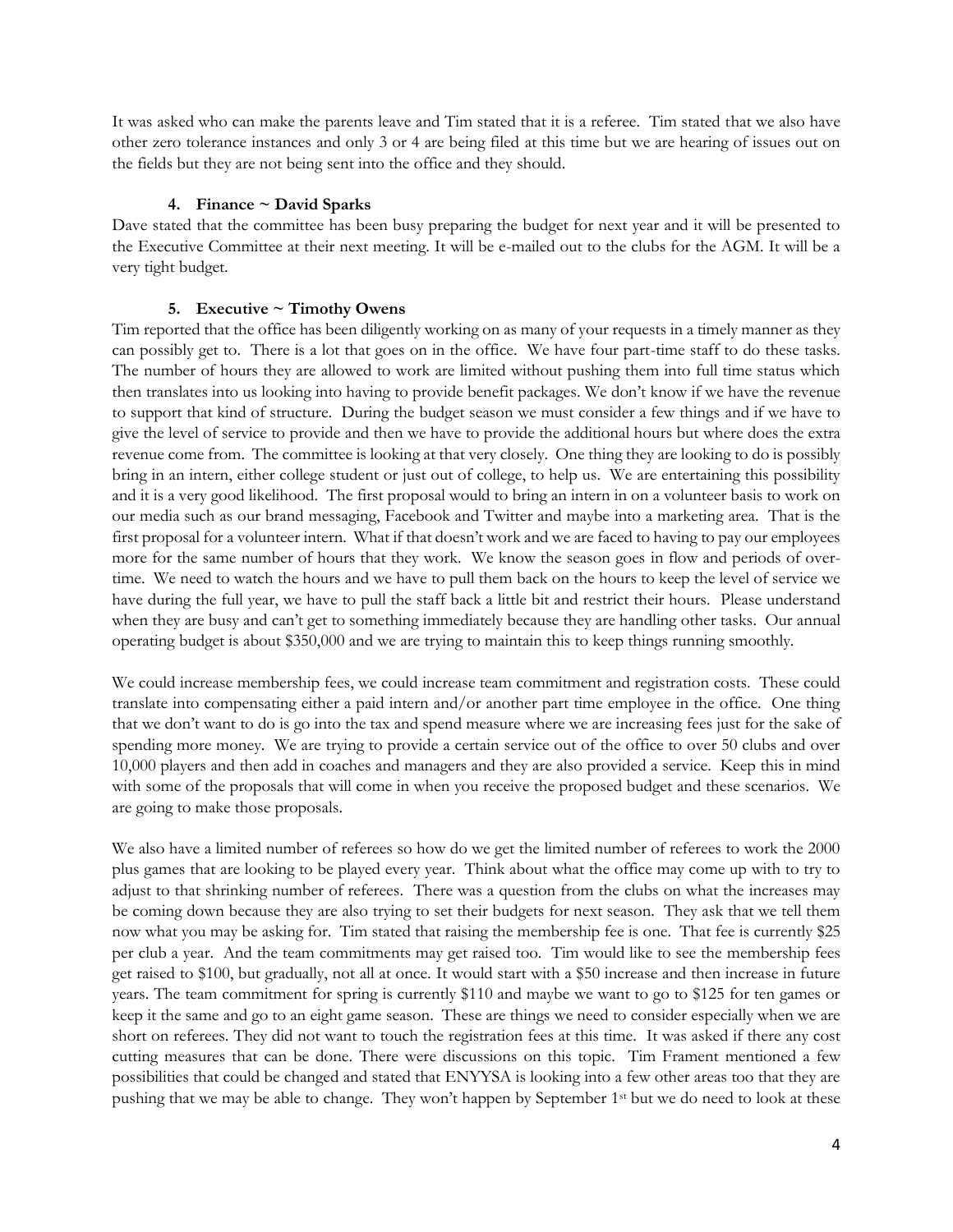options to see what makes things easier for all involved. We can cut certain costs in the office but we don't want the clubs to take on that extra burden. We can look at different avenues on what we can do.

Tim Owens just stated that the office staff is maxed out on their hours and it is very busy. The proposed budget will be out within the next month. Just after the fourth of July these will be sent out to the clubs.

### **6. Membership ~ Dave Sparks**

Dave stated that the Schuylerville Soccer Club has gone inactive.

Dave stated that Waterford FC has their paperwork in order and tonight shall be a first reading for Waterford FC and he highlights a few items in regards to their membership application. Under 08-U16 teams are being looked at initially. James Kielty, the President, introduces himself and he is trying to take the place of the Waterford United Soccer Club that has been inactive for several years. He stated that they have a real strong recreation program and they are looking to fill that void. If you have any questions or comments, please reach out to them. The second reading will be our AGM in August. There were no questions.

Dave stated that we received another application from FC Empire and this shall be considered the first reading and he highlights their letter of intent. They are from Rensselaer County. Right now based on their team numbers, they would be a limited member. The second reading will be at the AGM in August. There were no questions.

# **7. Zero Tolerance ~ Trish Meacham**

This area was reported on above under other topics.

### **8. Nominations**

Tim Owen stated that there are several positions that are up for election and part of that process is Tim not being able to appoint a nominations chair but he can recommend one and he is recommending Dave Sparks and that needs to go before the board for their approval. NY Elite FC made a motion to accept Dave Sparks as the Nominations Chairperson and Highland Soccer Club seconded it and it was voted and approved. Motion carries.

Dave stated that the positions up for elections this AGM is the Second Vice President that is currently being held by Roy Pfeil, the Secretary position is open and there are two At-Large positions up for elections and they are currently filled by Scott Swere and Paul Bascomb. Scott is the Chairperson for the Rules Committee and Paul is the Chairperson for the Games Committee. Anybody interested in running, please send a note to the office and we can get you on the ballot and we will get something on the website along with the responsibilities are. These are two year positions.

### **Note: No Reports ~ Arbitration, Appeals, Risk Management**

### **Programs**

### **Coaching Education ~ Roy Pfeil, Second Vice President**

Roy stated that there is going to be one final free F course add-on module at Henry Hudson Soccer Club area. The date will be June  $20<sup>th</sup>$  at 6:00 pm – 7:30 pm.

### **ODP Program (follow-up) ~ Roy Pfeil, Tim Owens**

Roy stated the cycle for this year is wrapping up and any suggestions you want to make, please send them into the office. The office will compile those suggestions and send them down to the State. This weekend is the Region I ODP Tournament for both the boys and girls.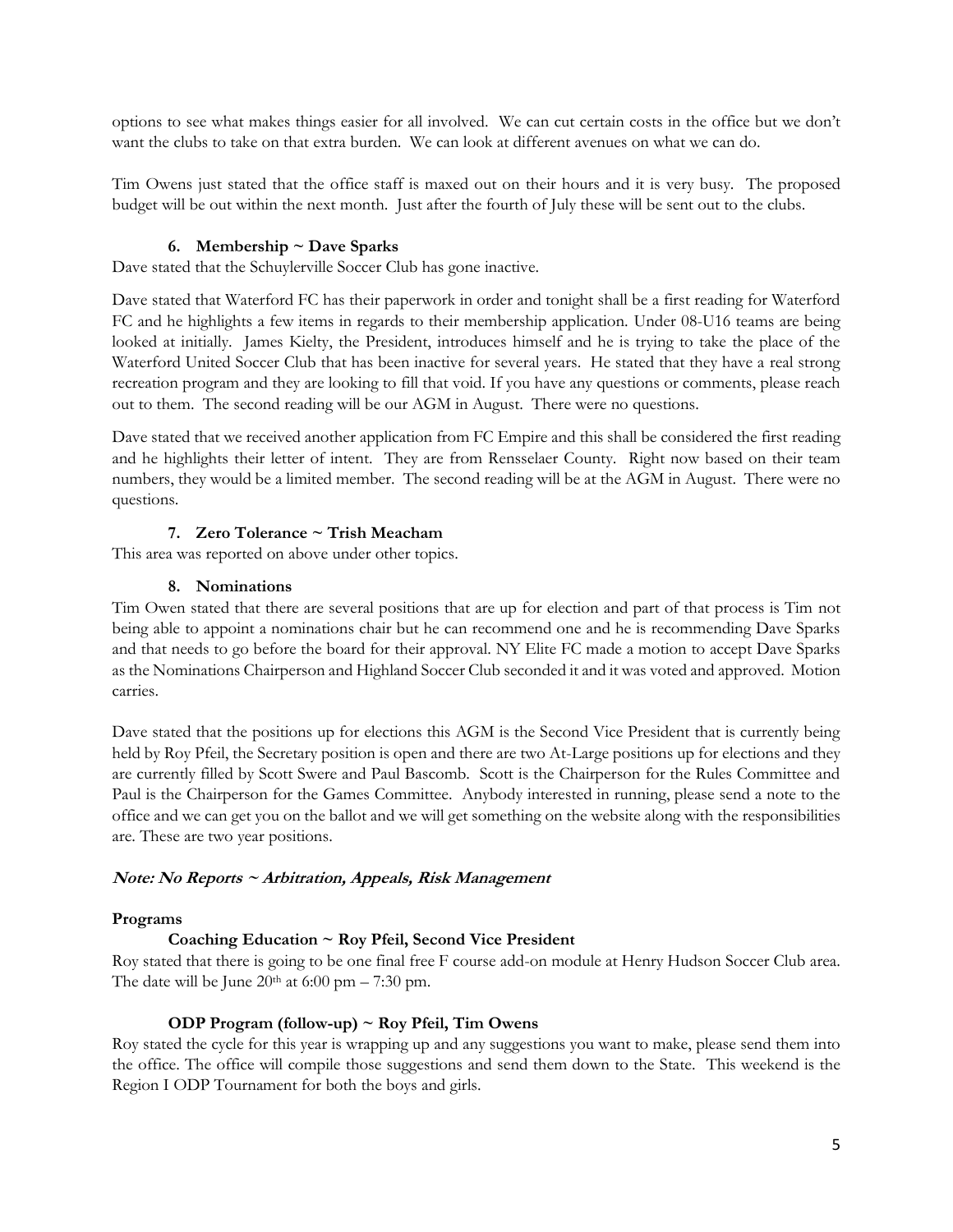Tim stated that any comments that you have such as suggestions that they come in the office. We are going to do what we can do make regionalization stay in our area. Tim is learning a lot of this program this year and the issues that come forward such as transportation and resources and he is only familiar with one team and he knows that 13 or 14 of them come from upstate NY so it does matter and that type of participation level will allow us more leverage in some of the decision making that downstate continues to make. It isn't a perfect system but we are working hard to make it better and having upstate NY represented and not just being told what to do. If you are involved and have comment, please send to office sooner than later.

### **Exceptional Senior Showcase ~ no report**

No report at this meeting.

# **TOP Soccer**

Tim stated it would be a wonderful idea to get the Top Soccer involved in our fall ball program in the 6 weeks they play. They are at one venue and everybody comes out and plays and the two programs could marry very nicely together. Tim Frament has asked if anybody has had a Top Soccer Program in their club and it is very awesome. Tim compares them to special Olympics but the difference that he knows with it is there are children with these special needs and they can't play in a regular league, when we run a program. When you can put in a program that plays along with the "regular" kids, they feel like every kid should feel regardless of their disabilities. and they feel like a regular kid just like every kid should feel. We need to find a way to pull this off.

Roy gave an example of a program he watched for Top Soccer.

# **Unfinished Business ~ Goal Safety Initiatives, Empire Cup**

Tim stated we already discussed the goal safety initiatives. There are more sandbags in the back and if your club didn't receive them, please take them with you. We will figure how to get the others out.

Empire Cup has 45 teams as of today registered. He believes there are 25 boys and 20 girls teams signed up. Several brackets are at 4 or 5 teams. We will have brackets that need teams such as U10 girls non-competitive and U12 girls and we still have teams signing up. Tim outlines some of the teams signed up locally. For those clubs who had their own tournaments, please sign up teams to support our tournament as well. Tomorrow will have another blast of the tournament and we will look at the teams to fill in the brackets.

### **New Business ~ USSF player development initiatives, Birth Year Initiatives**

Tim states for next year the two things have to happen. There is still the ability to stay together if you choose to do that, some younger players may have to age up. On team commitment forms, you will be able to indicate odd year teams such as U13 or U15 and we will look to accommodate those age groups. Another change is our team commitment form will be changed as well to accommodate single birth years for spring as well.

Tim wants to get away from the phrase as non-competitive. They are great games and they are competitive, they are just non-result oriented.

# **Meeting Adjournment**

A motion was made from Chatham Soccer Club to adjourn the meeting and it was seconded by the Colonie Soccer Club. Meeting adjourned at 9:31 pm.

Respectfully submitted by: